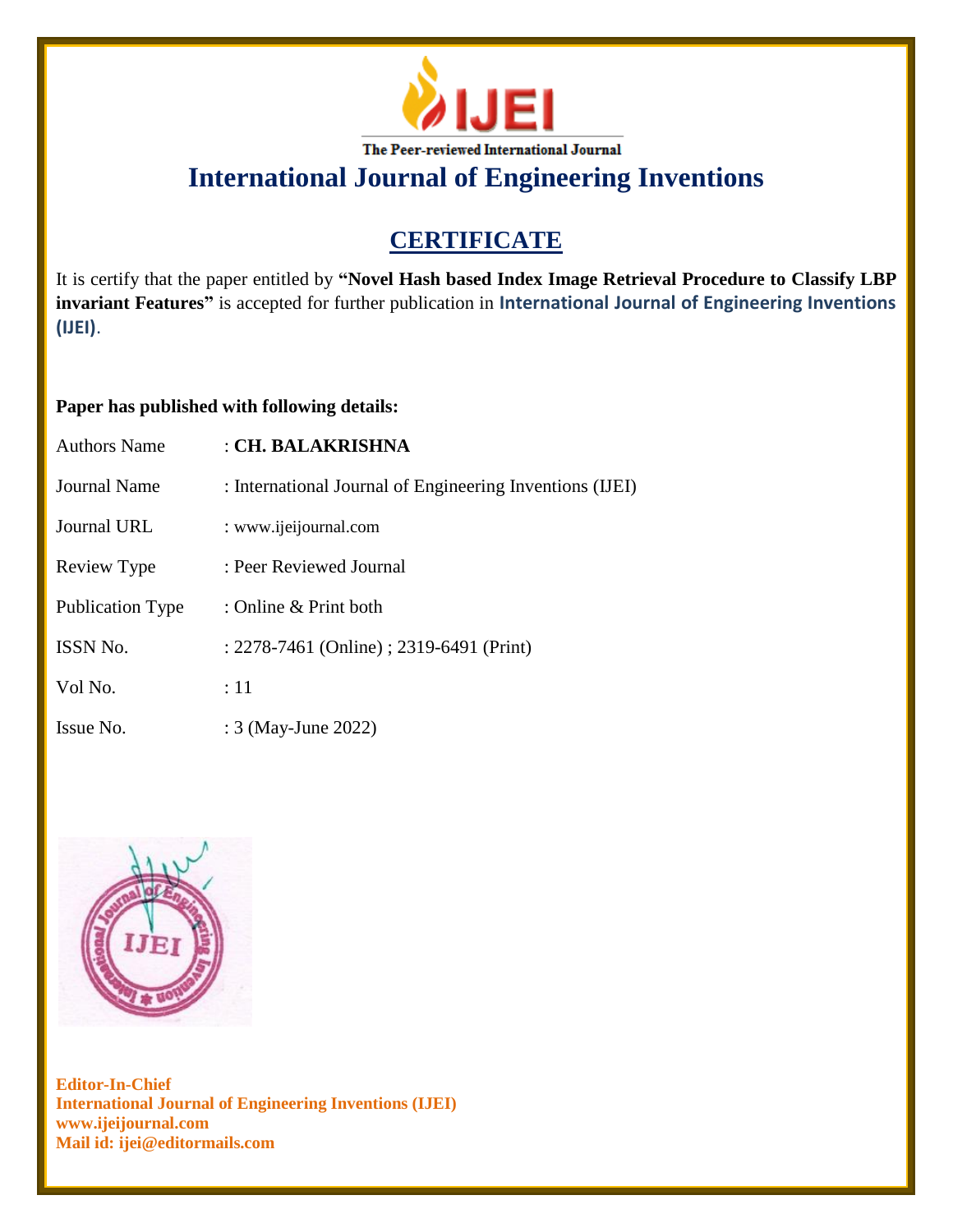

## **CERTIFICATE**

It is certify that the paper entitled by **"Novel Hash based Index Image Retrieval Procedure to Classify LBP invariant Features"** is accepted for further publication in **International Journal of Engineering Inventions (IJEI)**.

### **Paper has published with following details:**

| <b>Authors Name</b>     | $:$ R. KEERTHI REDY                                      |
|-------------------------|----------------------------------------------------------|
| Journal Name            | : International Journal of Engineering Inventions (IJEI) |
| <b>Journal URL</b>      | : www.ijeijournal.com                                    |
| Review Type             | : Peer Reviewed Journal                                  |
| <b>Publication Type</b> | : Online $&$ Print both                                  |
| <b>ISSN No.</b>         | : 2278-7461 (Online) ; 2319-6491 (Print)                 |
| Vol No.                 | $\div 11$                                                |
| Issue No.               | : 3 (May-June 2022)                                      |

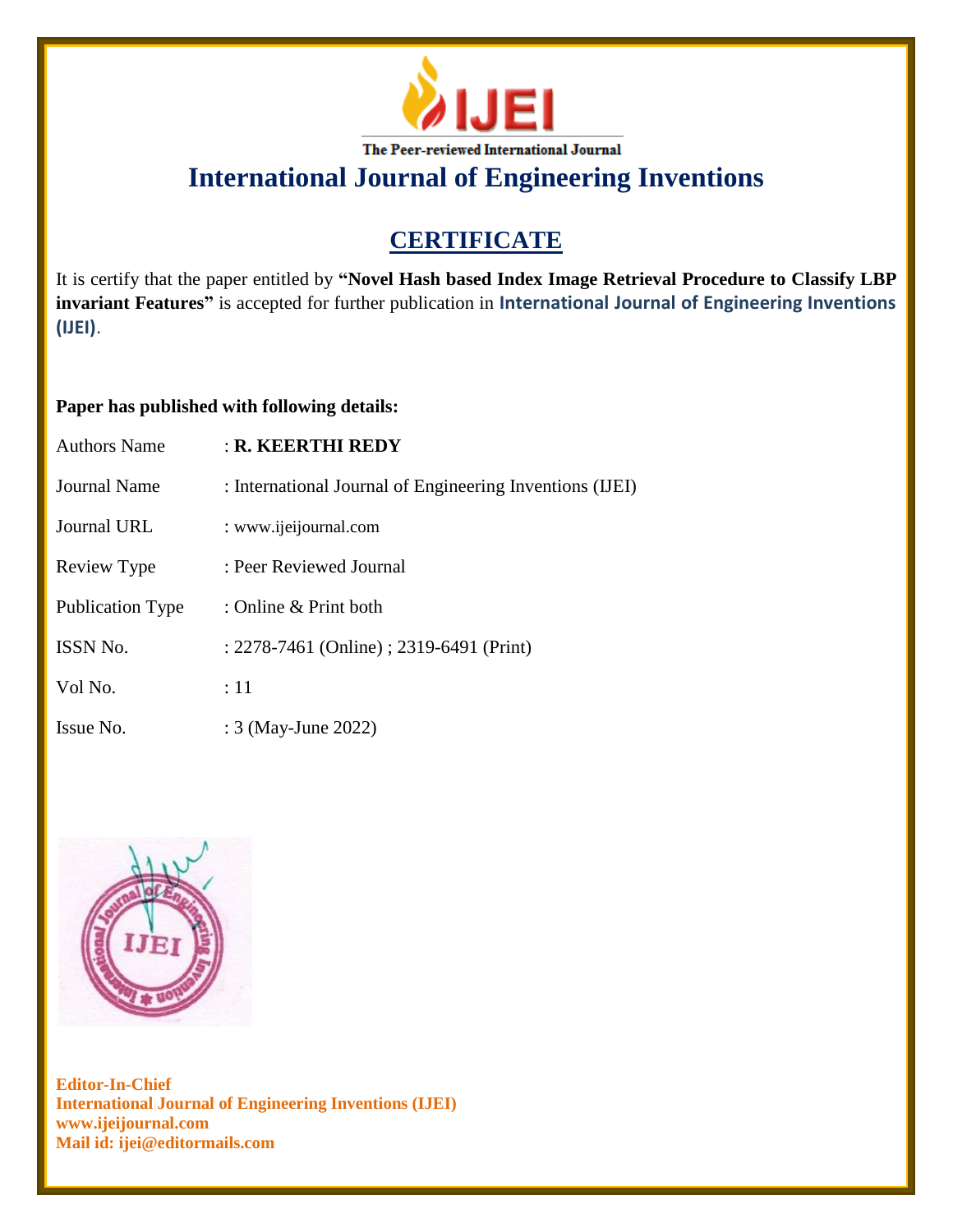

## **CERTIFICATE**

It is certify that the paper entitled by **"Novel Hash based Index Image Retrieval Procedure to Classify LBP invariant Features"** is accepted for further publication in **International Journal of Engineering Inventions (IJEI)**.

### **Paper has published with following details:**

| <b>Authors Name</b> | : P. SAI SANDEEP                                         |
|---------------------|----------------------------------------------------------|
| Journal Name        | : International Journal of Engineering Inventions (IJEI) |
| Journal URL         | : www.ijeijournal.com                                    |
| Review Type         | : Peer Reviewed Journal                                  |
| Publication Type    | : Online $&$ Print both                                  |
| <b>ISSN No.</b>     | : 2278-7461 (Online) ; 2319-6491 (Print)                 |
| Vol No.             | :11                                                      |
| Issue No.           | : 3 (May-June 2022)                                      |

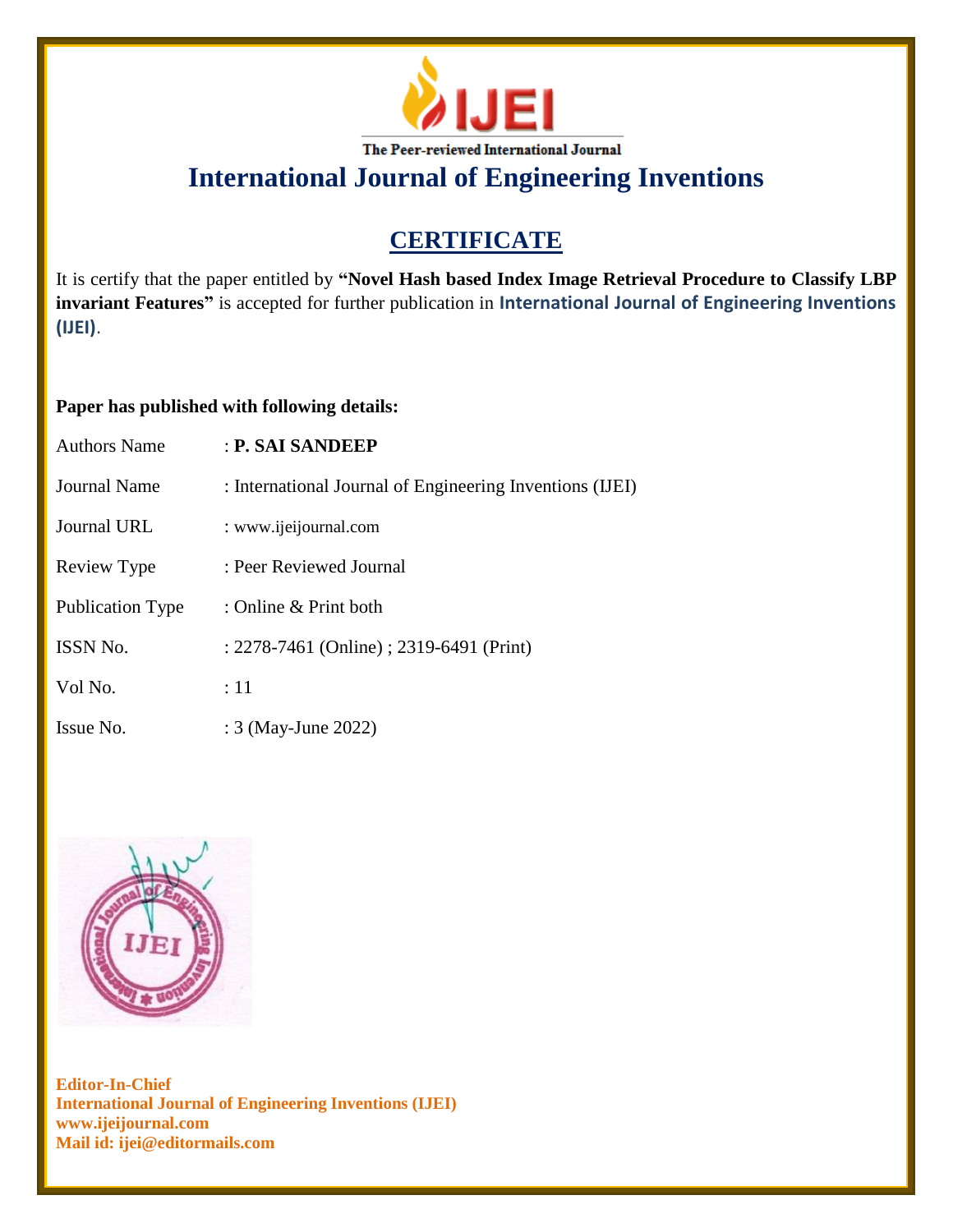

## **CERTIFICATE**

It is certify that the paper entitled by **"Novel Hash based Index Image Retrieval Procedure to Classify LBP invariant Features"** is accepted for further publication in **International Journal of Engineering Inventions (IJEI)**.

### **Paper has published with following details:**

| <b>Authors Name</b> | : N. MAHESWARI                                           |
|---------------------|----------------------------------------------------------|
| Journal Name        | : International Journal of Engineering Inventions (IJEI) |
| Journal URL         | : www.ijeijournal.com                                    |
| Review Type         | : Peer Reviewed Journal                                  |
| Publication Type    | : Online $&$ Print both                                  |
| <b>ISSN No.</b>     | : 2278-7461 (Online) ; 2319-6491 (Print)                 |
| Vol No.             | $\div 11$                                                |
| Issue No.           | : 3 (May-June 2022)                                      |